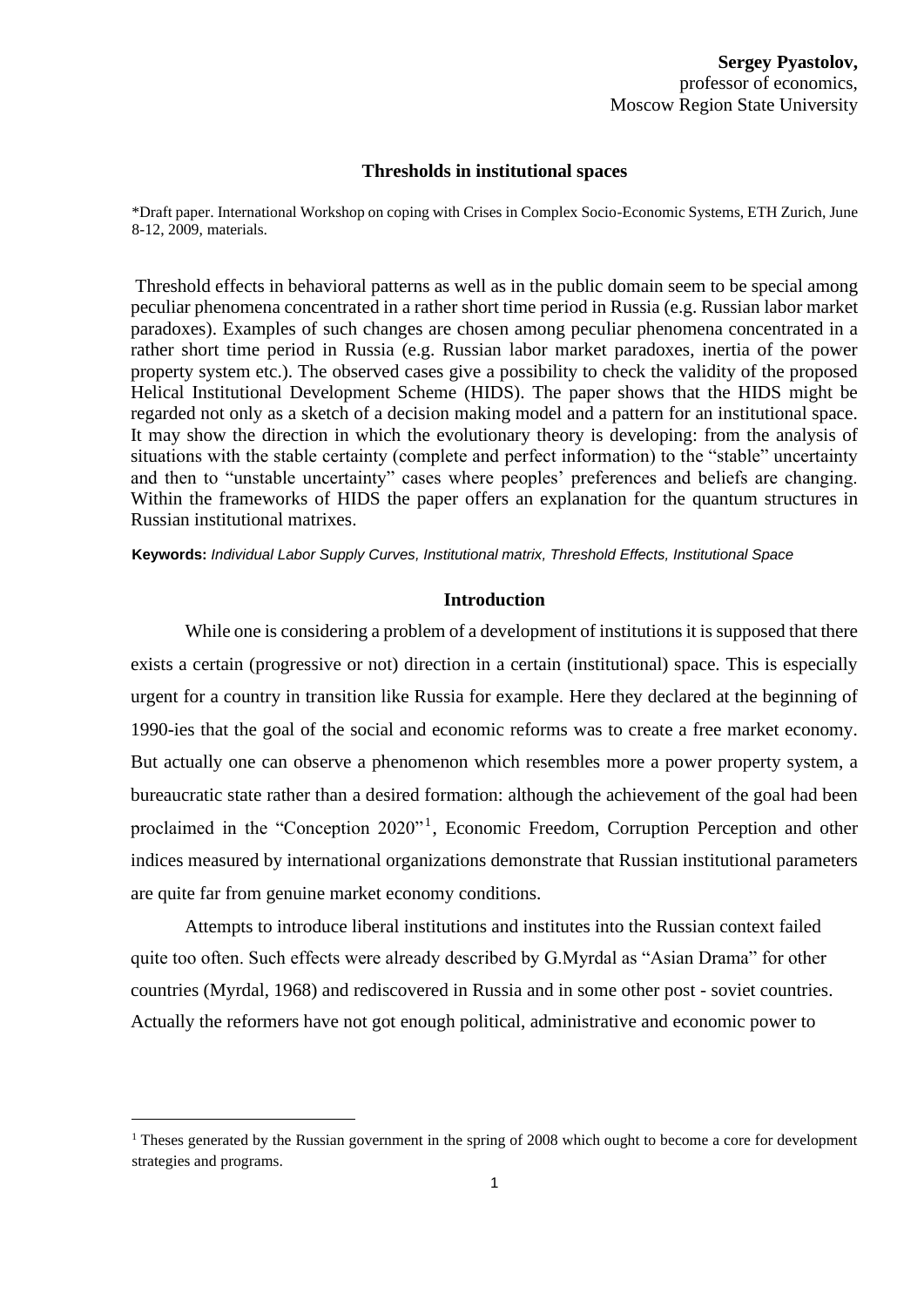implement a new "Great Transformation" in Russia as it happened in Great Britain a couple of centuries before (Polanyi, 1944).

Following Polanyi's trend of thought the author also claims that the main part of the "Great Transformations" takes place in people's minds which is revealed in behavioral patterns and mentality changes. So in the quest for an institutional space design we cannot define institutes simply as social forms (norms, rules, conventions) that enable or constrain human action by setting incentives, providing orientation, or settling frameworks for certain activities.

Other research domains lye close to decision making and institutional development theories, the economics of knowledge and knowledge management. The scholars whose contribution should be praised here are H.Simon (for the studies of informal layer of specific organizational culture among others), K.Arrow (for the studies of correlation between information and knowledge), M.Polanyi (for the tacit knowledge concept development) P.David, R.Cowan, D.Foray (for their version of knowledge topography) and others.

Concerning the transformation phenomena description we are mostly interested in the construction of an institutional space where knowledge is generated, accumulated and multiplied. After D.North (North, 1990) we regard institutes as carries of historical experience, i.e. knowledge of a community, organization, or people. Thus the epistemological and ontological coordinates might be found rather helpful for an institutional space mapping.

## **Institutional space mapping**

It is worth noting that one needs a combined complex method to describe complicated phenomena which depend on quite a few economic, social, historic and cultural factors. Thus the research field lies on intersections of various traditional scientific domains and findings are usually strictly questioned by representatives of sometimes alternative schools. As R. Scott noted: "an astonishing variety of approaches and sometime conflicting assumptions limits scholarly discourse" (Scott, 2004).

It is actually not so a simple task to represent a methodology for an institutional change phenomenon description because quite a few concepts from different domains ought to be put together. Still we suggest that the Helical Institutional Development Scheme (HIDS - Pyastolov, 2007b) might be helpful for this purpose.

The first basic assumption for the HIDS's construction is that although a man is uncertain about the exact utility value of a good to be consumed he is nonetheless aware of the good's level in his personal hierarchy (in Maslow's sense). To adjust the Goods Hierarchy Levels to Weberian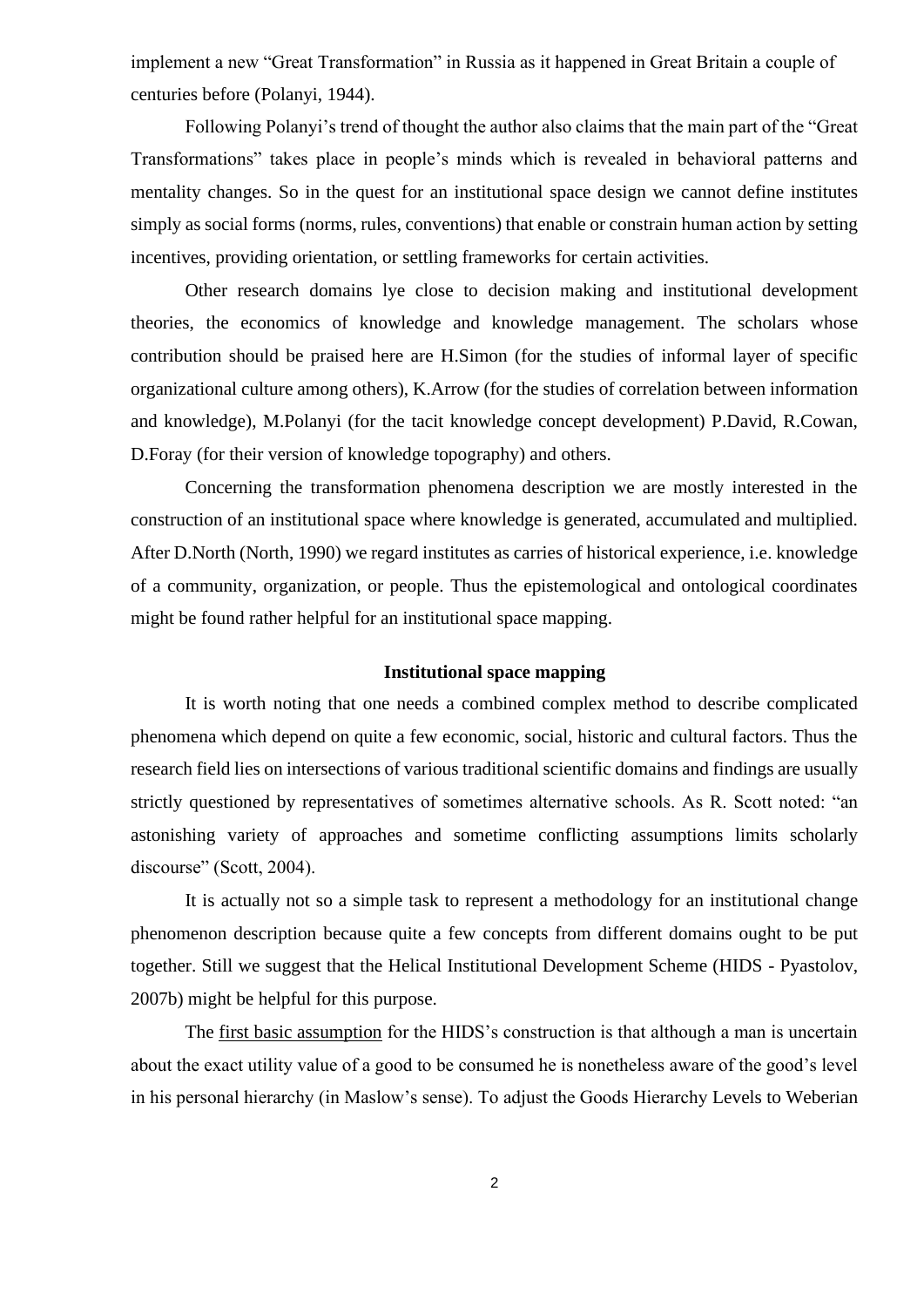ideal types of human behavior<sup>2</sup> we limit its number by four. So we distinguish: S (zero level) that corresponds to survival (the implicit need of any living creature); LLG – low level goods; MLG – middle level goods; HLG – higher level goods. Thus the Goods may be regarded as parameters of order in the multidimensional space of human choices and actions.

The second basic assumption is that the consumption of a Good takes time and a certain amount of energy-information (EI) (in the simplest cases the energy-information concept is replaced by that of money). And the higher is the level of a Good the more EI is needed to consume it. Obviously an ordinary man needs more Goods of lower levels than of higher ones. So on fig. 1, where factors affecting human behavior are presented, the triangles of Goods and EI are placed together. The "pyramid" of Goods is wider at the bottom (the quantity of Goods needed is more here than in the higher levels) and at this level it corresponds to the narrowest part of EI angle (it takes the least amount of EI to get and to consume a Good at this level) which is open at the top.

# [fig. 1 is about here]

Further the decision making process conditions are formulated. Complete and perfect information, sufficient time, serenity, considerable intellectual efforts are needed to make rational choices, i.e. to behave target-rationally and thus to get the desired HLG. It may be noted here that a HLG has almost no substitution as a rule, but a LLG generally has (in another case it must be reconsidered whether it is really a LLG, not a HLG – a might be symbol or fetish).

Then, if the decision making conditions change, the man's behavior also does so. From the top on fig. 1 the target – rational behavior turns into whole – rational (strategic), then into traditional, and affective at last (this classification is a bit different from that of M.Weber: he took the traditional behavior as the basic type). Psychologists, sociologists and economists name the factors that influence a decision making process. Phenomenological characteristics of a man who makes decisions under those factors influence can be lined up from the bottom to the top of the scheme on fig.1. (along with the cognitive vector) as follows:

*Bioid* – a man whose actions are influenced by instincts, emotions and dominants of the lowest level (affective behavior type);

*Executor* – a man whose activity is subordinated to routines, habits, is economically or technologically determined;

*Social man* – a man whose characteristics correspond to the description of SRSM, OSAM or RREEMM models<sup>3</sup>;

<sup>&</sup>lt;sup>2</sup> Originally this concept was coined as "social action": in (Weber, 1924: 24-25).

<sup>3</sup> RREEMM (Restricted, Resorceful, Evaluating, Expecting, Maximizing, Man) – W.Mecling's version. SRSM (Socialized, Role-Playing, Sanctioned Man) and OSAM (Opinioneted, Sensitive, Acting Man) presented in (Linndenberg, 1985).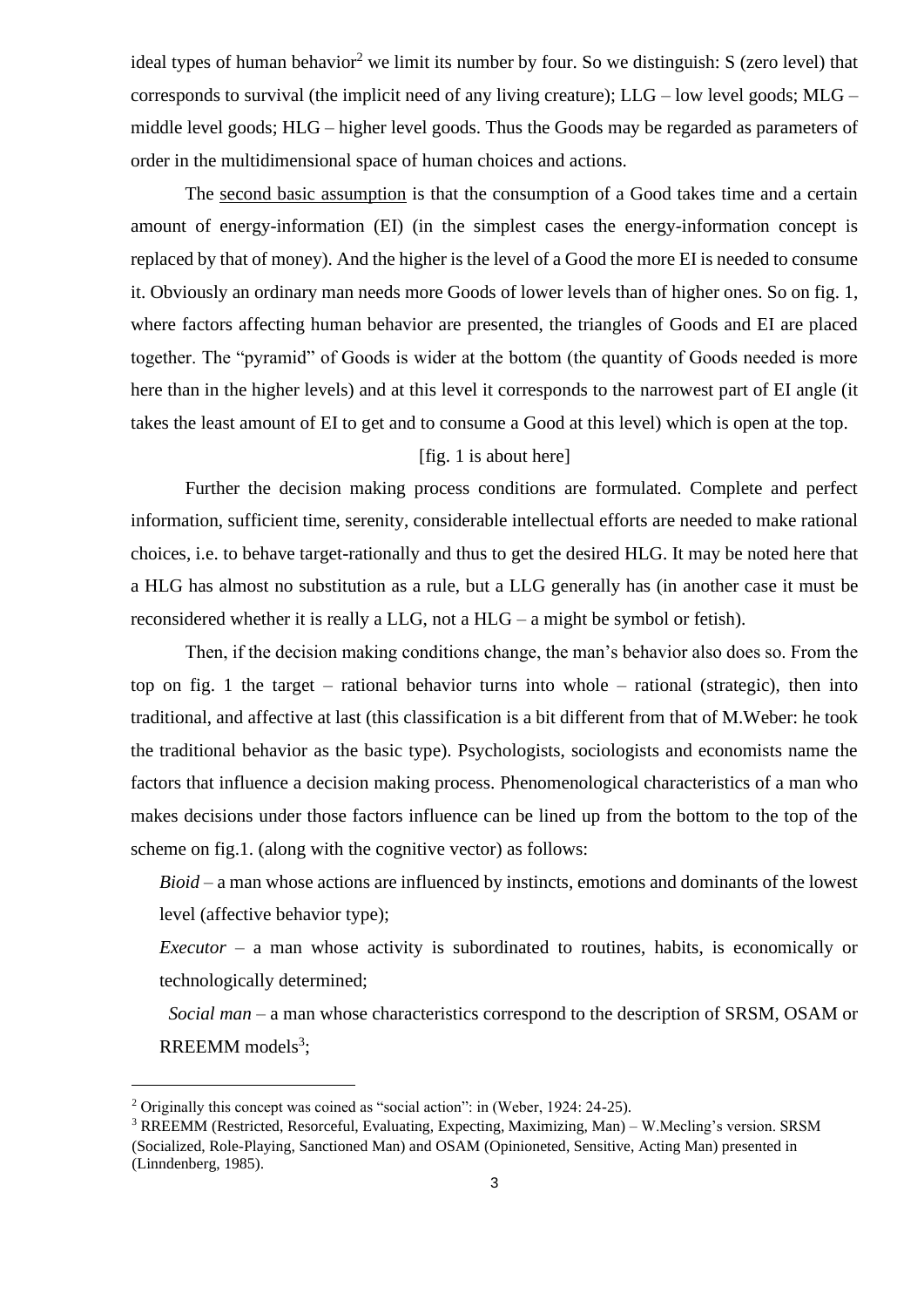*Intellectual man* – a man whose characteristics correspond to the description of the REMM model.

Note that emotions are included in the set of factors that affect human behavior because they as a psychological reaction of a man in a decision making process strengthen the influence of lower level factors (Brams, 1997).

Then in order to create a basis for a dynamic institutional model we should formulate the third basic assumption which is actually composed of a set of ones:

> 1. A Need of a certain level may be actualized only if the Good of this level exists (as an individual mental representation).

> 2. The Man's choice whether to consume this Good or not and his behavior are affected by factors of the level corresponding to the Good. A decision about the Good's consumption is made as a result of the analysis to what extent the personal rules coincide with public institutes. The decision will be positive, if needs and personal rules of the subject …

(a) do not contradict informal institutes («everybody does so»),

(b)do not contradict formal institutes («the law does not forbid this»),

(c) will ensure such performance of the decision, that the results will benefit to thesubject and will not do much harm to other people,

(d)will ensure such performance of the decision, that the results will bring harm toother people and advantage (benefit) to the subject, but the subject decides to use «the right of force».

The conditions (a), (b) define conformity (or submission) of personal rules to «strong» institutes, condition (c) - to «weak» institutes. The presence of a Written Rule by itself does not provide stimulus for acceptance of the decision.

3. As a rule, the subject does not spend more EI on process of acceptance of the decision about consumption of the Good, than it is required for its consumption.

4. There is a positive dependence between quantity and «rigidity» of institutes and quantity of objects (Goods) of the appropriate level.

5. A Man estimates the utility of an institute for himself depending on to what extent it is useful to him in consumption of appropriate Goods.

While speaking about a decision making process one cannot help mentioning the contradiction between the formal coordination ethics and the normative ethics of values. This problem known also as the contradiction between the business ethics and Kant's ethical imperatives may also be judged under the I-st basic assumption (the assumption of Quantified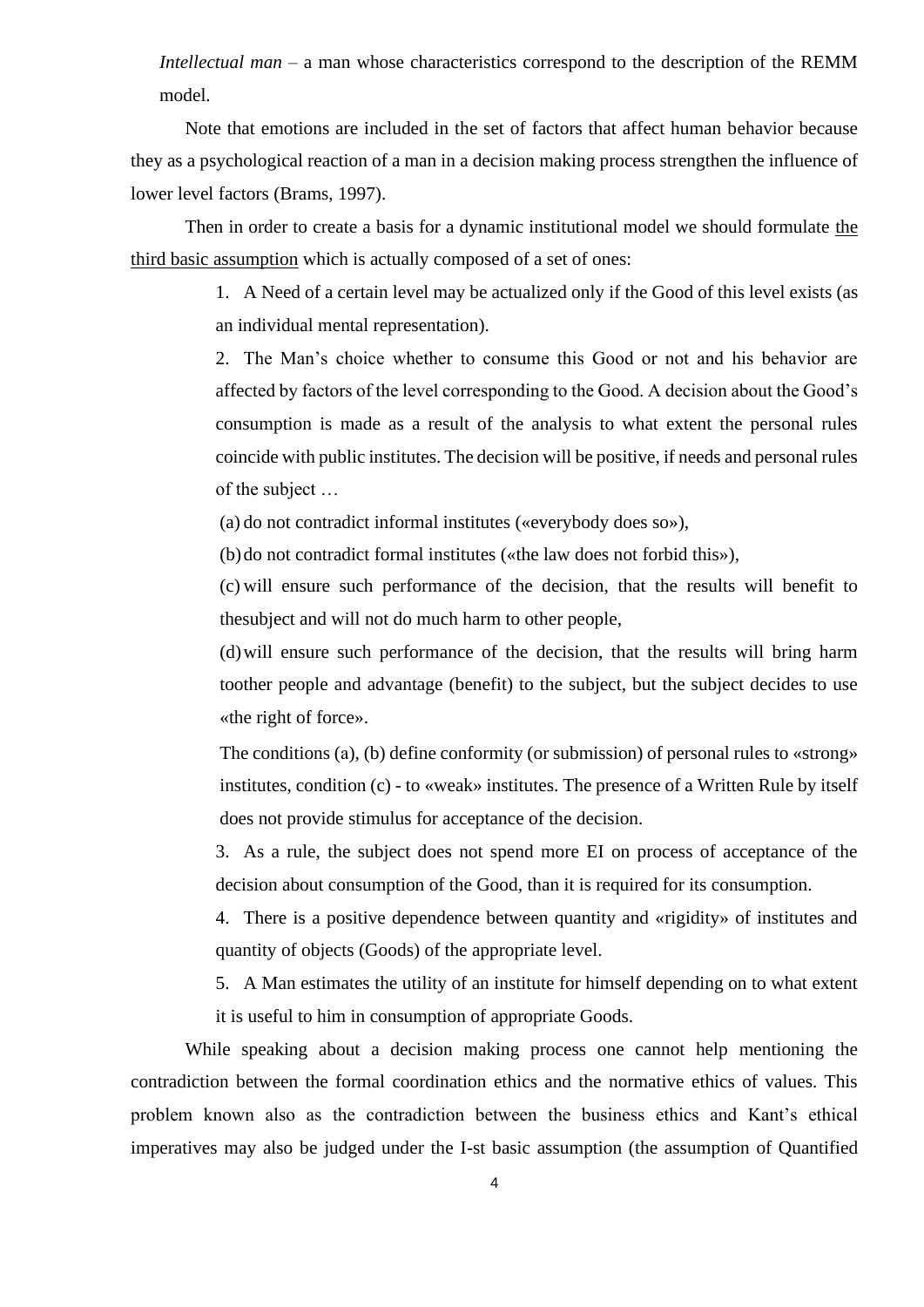Goods). The Goods in this case can be regarded as parameters of order that influence the processes of coordination in transition from one EI level to another. The idea is not actually new (W. Jevons, K. Menger and other scholars ought to be praised for their contributions). But one cannot yet formally describe the coordination mechanism when values and beliefs are changing. This takes place in transitive economies or when we are considering educational phenomena. Actually one seeks answers to the following questions:

**A.** At what moment and under what conditions beliefs of certain individuals become public value?

**B.** At what stage of a decision making process the coordination of actions of the subject with the requirements of the convention happens?

**C.** What are the conditions under which such informal mechanisms of coordination are most likely to emerge and be maintained?<sup>4</sup>

**D.** How such mechanism is changing and whether it is possible to foster its development by legal means?

With the help of assumptions formulated above we can create a new scheme that will allow us to evidently express changes of individual values, preferences and beliefs and also how a mutual influence each of these factors and public institutes (formal and informal) is realized. And thus to find the desired answers. We can see three groups of incorporated objects on the figure 2:

[fig. 2 is about here]

Group A: The hierarchical structure of the Goods which consumption satisfies people's wants;

Group B: The types of human behavior models which may be useful under different conditions (i.e. various degrees of uncertainty);

Group C: The types of Social Institutes which regulate the human behavior under various degrees of uncertainty.

The types of coercion, which also are shown on the scheme, do not form a separate group of elements but show the ways the institutes format different kinds of human activity. The same remark refers to the types of motivation<sup>5</sup>.

There are also several dimensions shown on the scheme. First of all the space on fig.2 is divided in two domains: that of Individuality (where the individual's thought activity is shown)

<sup>4</sup> The initial formula of the questions A-C can be found in (Khight, 1998).

<sup>&</sup>lt;sup>5</sup> The types of motivation are borrowed from (Etzioni, 1961).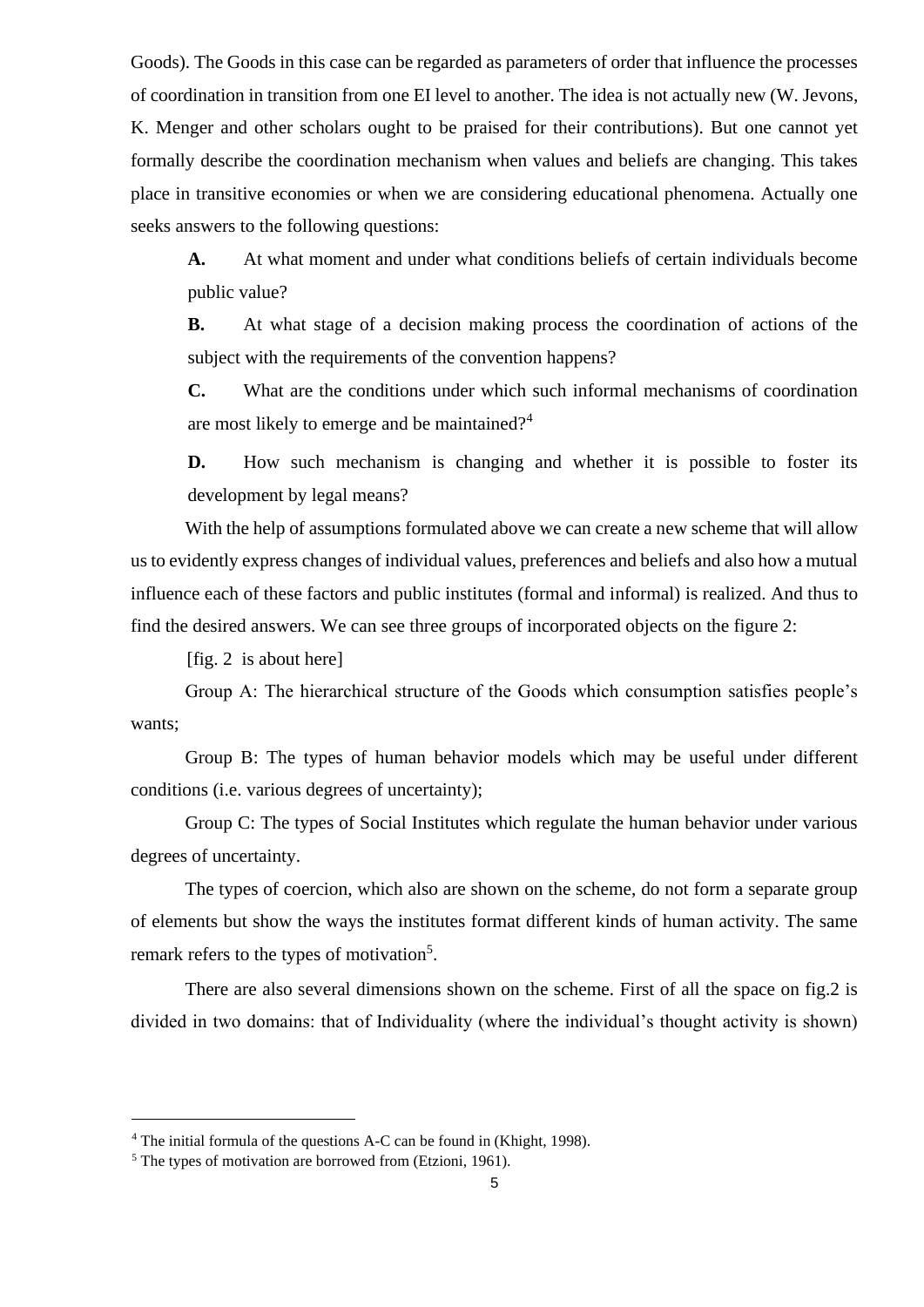and the Social domain (where one can see the factors which affects the relations between the individual and the society).

The area of the "Ideal World" and the areas of the "Material world" and the "World of Objects" are designated also. These are the worlds constructed according to Plato's interpretation: *The Idea* and *The Matter*. The breakthrough of the "Ideal World" amidst (in boundary area) the "Material world" and the "World of Objects" deserves a special comment. It might be considered illogic especially if one would approach the consumption of HLG. But we will not find any contradiction if we consider for example some religious doctrines. Thus the creation of The "Kingdom of God on Earth" in Christianity means in fact the total reorganization of human activity, the Buddhism teaches how to overcome the physical human nature for the sake of the Enlightenment and so on. And the secular ethics would highly appreciate man's spiritual achievements only if they do not contradict social norms. And moreover if a man would seek some spiritual enjoyments outside social ethics and if he would not even do any harm to other people (e.g. taking drugs for himself) it will not be considered a Good neither for the man nor for the society.

Numbers (in circles) on fig.2 correspond to the stages of the representations, norms, rules and institutions emergence and maintenance process:

> 1 – First stage: a Want is being actualized. Note: the multitude of Wants that canbe actualized is determined by the multitude of norms and rules of the corresponding level that the individual posses. An object can not be a motivation by itself<sup>5</sup>.

> 2 – Second stage: the target function determination (the decision about the meansand the ways of meeting one own Wants is being made; the Goods, that are to be consumed to meet the Want are estimated *ex ante*) 6 . This forms the answer to the question B.

 $<sup>5</sup>$  It is important to note, that individual's believes, norm and the rules determine a set of needs of the appropriate level,</sup> which can be actualized. The decisions cannot be imposed to the individual from the outside, even if they "are rational".

<sup>6</sup> The personification of a thing occurs at this moment as well as the materialization of an image of the subject. The matter has been thoroughly studied in traditional Marxist philosophy which actually pays much attention to the categories of "Thing", "Object", "Vergegenständlihung", "Versachlihung" (reification), "Entäuserung" and "Entfremdung" (alienation). But this very stage of a decision making was somewhat omitted in description of the corresponding processes or mixed with reification. In the classical economic theory they did not take it into account either.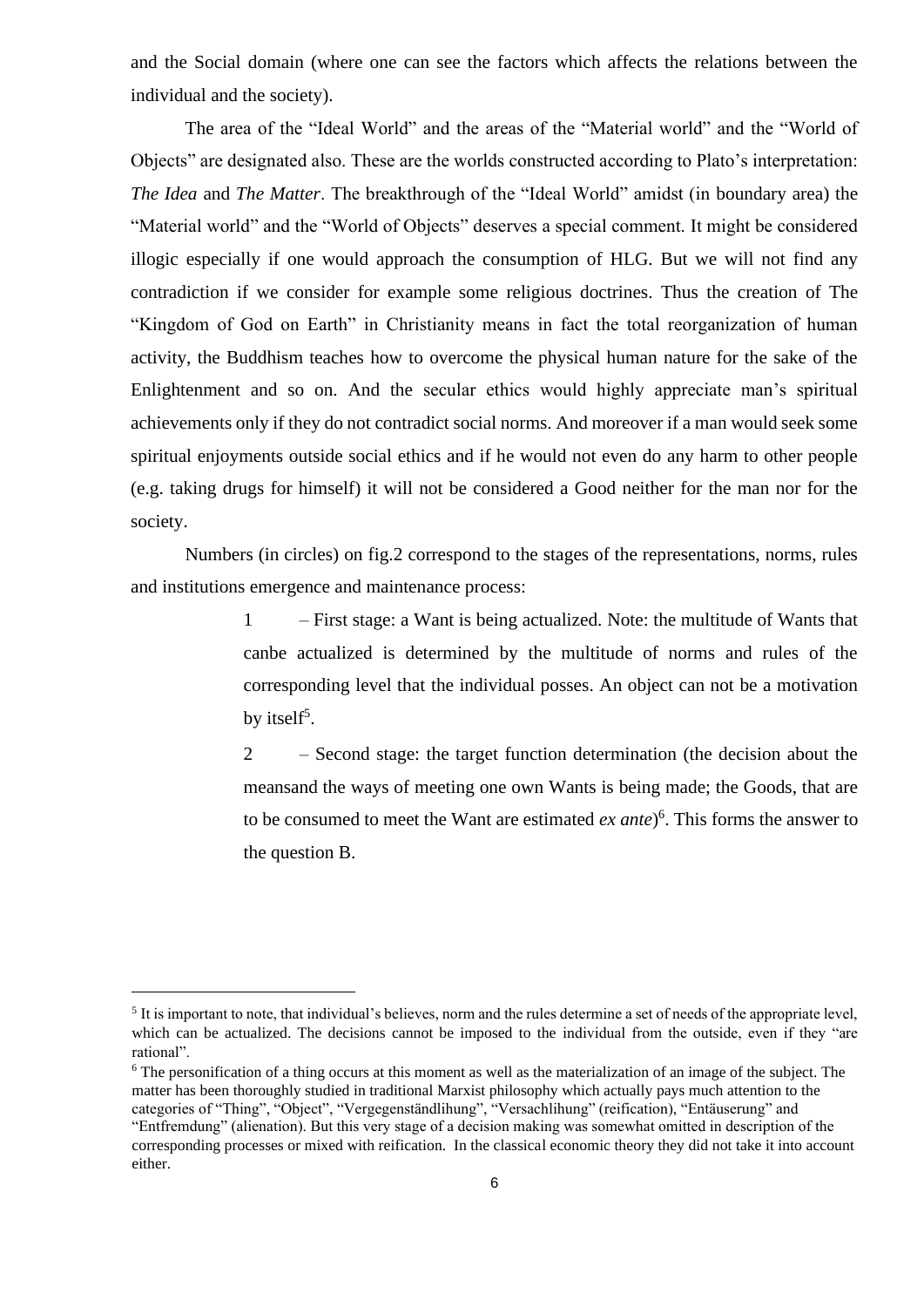3 – Third stage: actions are being undertaken in order to get and to consume the $Goods^7$ .

4 – Forth stage: the utility of the consumed Goods is estimated  $(ex\ post)^9$ .

5 – Fifth stage. At the given stage the individual estimates the marginal utility of asubject (object of the convention), taking into account the EI volume which he receives as a result of consumption of the appropriate Good, or loses, if it is  $-$  a negative Good (antigood). As a result of the process of the Good's "dematerialization" the preferences and beliefs of the man are formed and developed:

5a – If the utility is negative – the man has not got the desired Good and/or has been punished (has got an Anti-Good), the individual rule or norm which has had been in the basis of the Need actualization and the decision making is being deactivated and is going to the subconscious level (but it never completely disappears);

5b – If the utility is positive the individual rule or norm is being secured in the Subjectus normative individual structure. The rule becomes fixed in the active normative matrix for the long run if the Subjectus gets enough experience of receiving Goods as a result of following the rule or norm.

One can recognize the Hegelian triad elements at every stage of a decision making in the scheme on fig.2. Hence the formation and development of individual values and beliefs processes may be regarded as rational, i.e. the subject of such sciences as New Institutional Economics (NIE). So microeconomic concepts and algorithms such as Bayesian or others from the Game theory can be used to describe the processes. A helical movement can be recognized in sequence of stages on fig.2 which might be described as *the pivot mechanism* (Kreps, Wilson, 1982) or according to the author's interpretation the Helical Institutions Development scheme (HID). The spiral is twisting inwards if the development of representations, beliefs and institutes follows the way **5a**, the quantity of conventional objects appropriate to HLG decreases, the institutional

subjects ". "The relations between the people take the form of the relations between things", this phenomenon is frequently called as "fetishism of the subject forms" in Marxists' theories. They also used to consider a non-material form of such reification; however a philosophical judgment of ХХ century science achievements, the idea of the material essence of energy and space-time first of all, forces one to consider the reification as a uniform process. <sup>9</sup> It is not so easy to distinguish a border between stages 3 and 4 in real processes of manufacture - exchange – consumption. But the duality of the concept of labor might be useful in this case. And one should also take into account that the value of a thing could not be estimated until it takes the form of a subject, i.e. becomes the matter of a convention. Hence, it is possible to consider the end of the "dematerialization of the Good" process as the end of stage 3, and beginning of the process in which human abilities become an object - as the beginning of stage 4.

 $7$  At this stage the process of reification takes place, and the working process accepts the social form. At the given stage "the human subjects" by interaction with the forms of culture, symbols and other institutes, become "public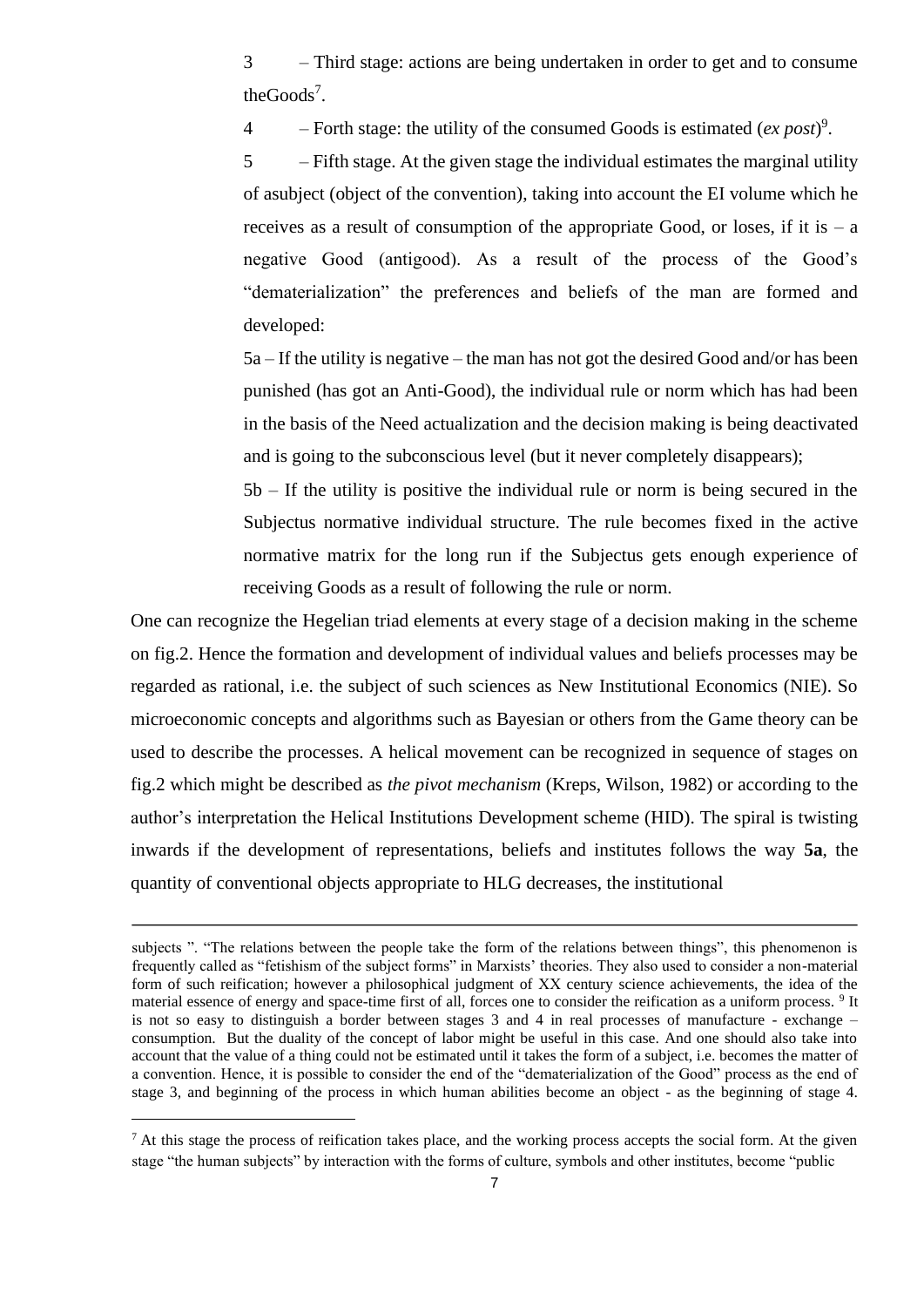Obviously a question arises here: in what form does our object exist while in transition from stage 3 to stage 4? The answer may be that the EI is the intermediate substance. The analogy with the ether idea in Physics seems to be quite pertinent. The EI is an equivalent of efforts spent by the man on searches of the information, estimation of utility and consumption of the Good. It is a monetary equivalent in the simplest case. When coming back to the problem of the contradiction between the cost and the value of the Good we may just consider it as the problem of different estimation values of EI at the stages 3 and 4.

field is narrowed. The quantity of objects of the civil and the market conventions is reduced, first of all. And as a result the share of shadow economy sector grows.

The reduction of quantity of legal institutes that ensure access to the Goods of the higher levels, results in reduction of density of distribution of personal beliefs at the same levels<sup>8</sup>. The sociological researches show a decrease in the generalized parameter of trust in a society that means above all - trust to the government and to legal norms (Pyastolov, 2005; Pyastolov, 2007a). Consequently it results in a reduction of a legal transactions quantity and in a decrease of the total number of legal and illegal ones as well.

The spiral is untwisting outwards, if the development of representations, beliefs and institutes follow the way **5b**. It means that the personal beliefs and values with a greater probability become parts of public institutes (See question A). And it is a self supported process: the strengthening of public institutes opens access to the Goods of higher levels. As transactions result in consumption of a HLG they form and strengthen the appropriate personal preferences and beliefs<sup>9</sup>. Moreover the growing level of trust in a society (community) increases probability of positive synergy effects. This must be the most probable answer to the question D.

Let's note also some other properties of HIDS:

*i. The movement from one group of elements to another in the HIDS format is carried out clockwise only.* Thus, for example, the preferences (beliefs) of an individual cannot be generated under influence of the right of force, informal or formal social norms, and even of logic. However preferences can appear as a result of experience under influence of various kinds of stimulus as an opportunity to receive the appropriate Good (or AntiGood), and also can be inherited from the parents or the society (community) (as a result of education). Consequently the *ex post* mechanism of coordination dominates during the formation of new institutes process (import and - or legalization) because the appropriate qualities of the human capital are not yet generated.

The following formulation of this property is known in NIE: it is possible to consider any institution both as a means and as a consequence of the formation of expectations and preferences; the institution creates its own stability by forming expectations and preferences.

<sup>&</sup>lt;sup>8</sup> The idea proposed by such NIE scholars as R. Posner, S. Goldman S., S. Norton etc.

<sup>9</sup> Among the proponents of the thesis are R.Ellickson, S. Sandefur, E. Lauman and others.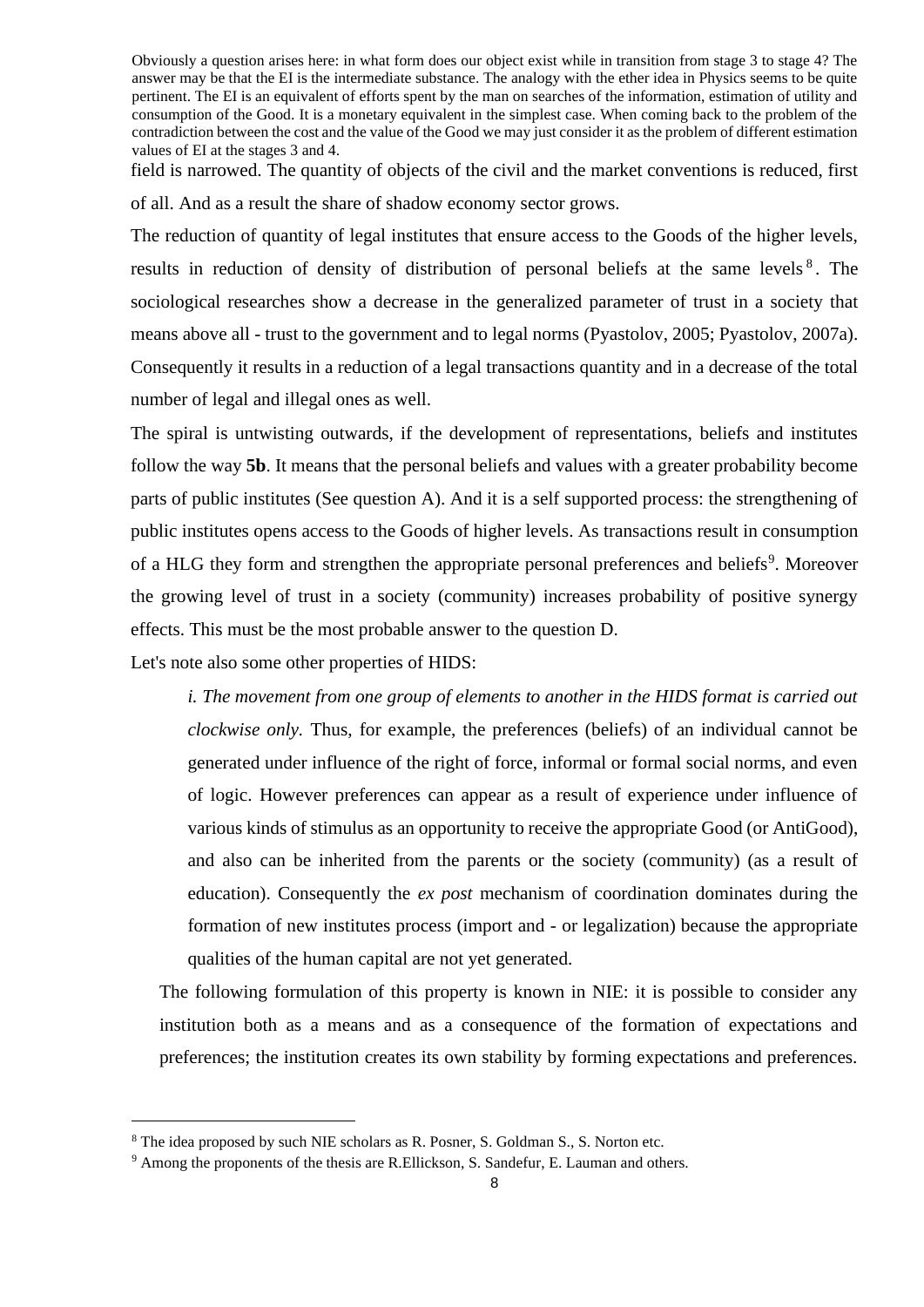*ii. The elements of two neighboring groups only can cooperate in the decision making process in a transition from one stage to another.* So, for example, presence of any of the possible Goods (the presence of the information about an opportunity of reception of the Goods) can not by itself cause occurrence of effective public institutes, excluding the phase of appropriate individual preferences and beliefs appearances and, then the occurrence of public conventions. Consequently the coordination of individual actions can be carried out on the basis of common expectations, beliefs and values (mechanism of coordination *ex ante*) only in developed societies (communities) with established institutes.

My suggestion is that according to the helical representation polar coordination system will be more convenient. Hence in interpreting the HIDS on fig.2 one can determine a cognitive vector starting from point 1 to the sector B direction. The characteristics of this vector can be taken from the description made by D.Kahneman (Kahneman, 2003) similar description was partly made in this paper when fig. 1 was presented. Another dimension of the space under construction is phenomenological which is unwrapping along the angle of the polar coordinate.

It is essential to note that the direction of the cognitive vector corresponds to the direction of the EI growth in individuality domain and one can interpret the corresponding levels in the social domain as those of synergy. In learning by study when explicit knowledge is being formed a learning individual uses logic and his behaviour is close to target-rational. On lower EI levels knowledge of experience<sup>10</sup> is being formed.

The predetermined place for information technologies is in the social domain and they are placed on higher synergy levels because logic implicit in algorithms is used to code and decode the information.

But one should also have in mind that since information transfer needs symbols an imaginary thinking is engaged in this process. This is especially true when it concerns hieroglyphs. It is difficult to say that knowledge is "encoded" (verbally expressed) in this case; it is more likely to have been pictured and presented as a set of images.

Thus the border between the knowledge transfer by information technologies and the learning by penetration of images (in implicit form, not verbally) is rather provisional. The role of an organization in connection to the matters discussed consists of creating new knowledge as a result of implicit and explicit types of knowledge interpenetration. This new knowledge might be expressed in new product or service characteristics, new information or new human capital qualities. Hence an organization can be determined as a social and economic coordination system

<sup>&</sup>lt;sup>10</sup> The term *knowledge of experience* was coined by I.Nonaka (Nonaka, 1994).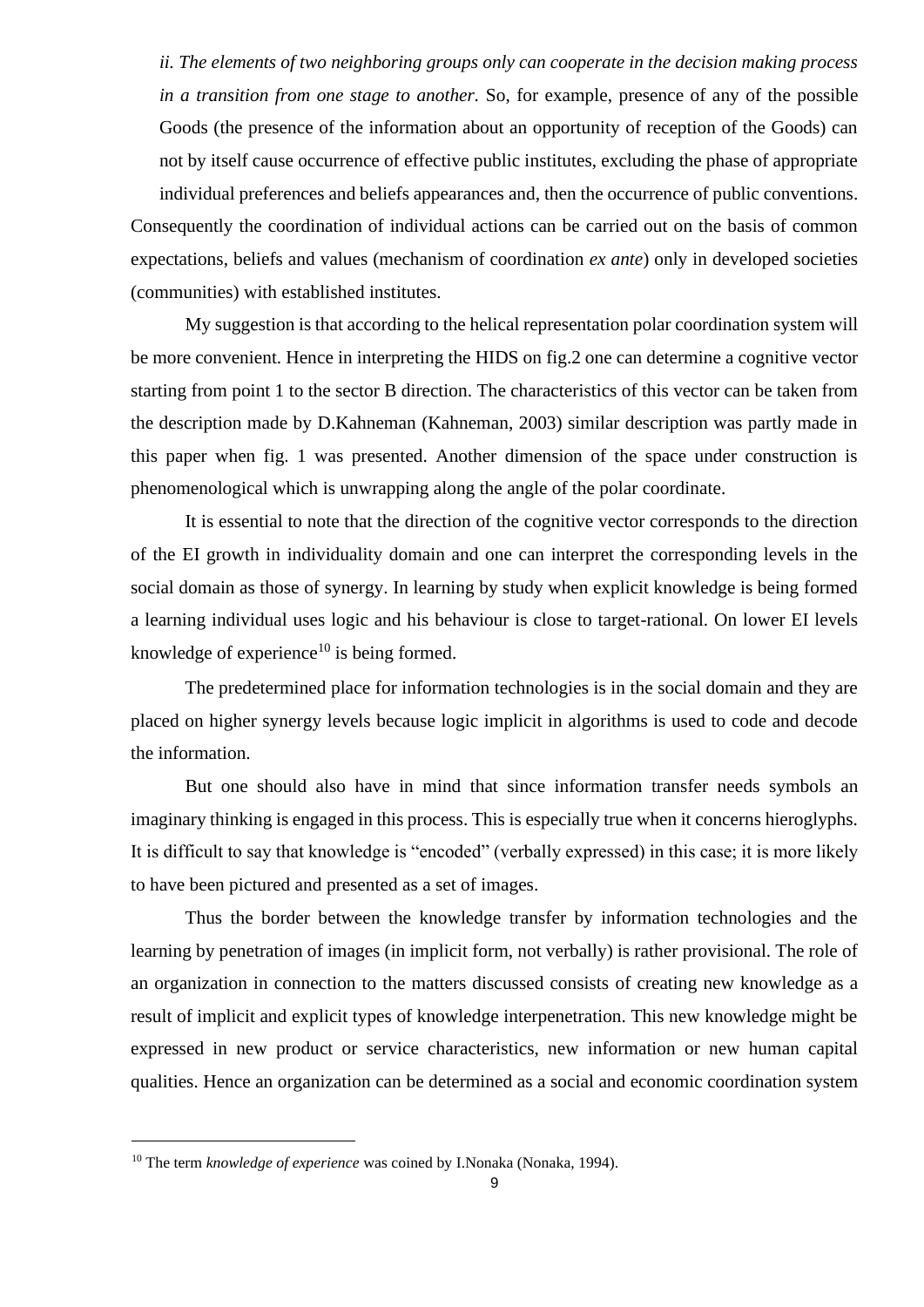which mission is to create conditions for interaction and interpenetration of different knowledge types in order to achieve socially significant goals and to create a new knowledge in particular.

Then as a development of M. Granovetter (Granovetter, 1985) and A.Lam's (Lam, 2004) theses about social embeddedness of firm's internal knowledge HIDS offers an explanation of the dynamics of organizational types in interaction with knowledge based society structures (fig. 3).

## [ fig. 3 is about here]

The K.Polanyi concept of transformation (Polanyi, 1947) presumes that changes in social and economic structures in order to be successful must be followed by the changes in peoples'  $minds<sup>11</sup>$ . Hence new institutes importers besides other goals ought to solve a problem of reshoeing of the "human material". World history offers quite a few examples of particular goals of such kind and of methods used. The hammer as a symbol on State Emblems of Austria, Soviet Union, China etc. serves this particular purpose.

The reshoeing of "human material" means education and training above all. HIDS explains these processes in a form of phenomenological educational spiral: [Want]  $\rightarrow$  (1) [Motive]  $\rightarrow$ [Need]  $\rightarrow$  (2) [Image of the Object (to be consumed)]  $\rightarrow$  [Object]  $\rightarrow$  (3) [The Idea of the Good]  $\rightarrow$  [Energy – Information]  $\rightarrow$  (4) [Consumption of the Good]  $\rightarrow$  (5) [New Motive: 5b – strengthening; 5a - weakening]  $\rightarrow$  ... (numbers in brackets signify the stages of the decision making process on fig. 2).

#### **Findings in the field of behavioral patterns**

The effects of interaction between society's institutional structures and households economic strategies were discovered in our survey (Pyastolov, 2005, 2007a). The project "Individual Labor Supply Parameters Survey" is being undertaken by the author and his colleagues during the recent years since 2002. The project's objective initially was to determine typical individual strategies of workers on local labor markets in various Russian regions, the influence of values and norms distributions and other parameters on the revealed strategies. The initial assumption included a thesis that workers strategies may be revealed with the help of the individual labor supply (ILS) schedules, which were later classified.

We had taken ILS curves forms as a proxy for workers' strategies, also seeking the approval in other parameters. The classification for "primary" and "secondary" workers of the "poor"

<sup>&</sup>lt;sup>11</sup> "To separate labor from other activities of life and to subject it to the laws of the market was to annihilate all organic forms of existence and to replace them by a different type of organization, an atomistic and individualistic one" (Polanyi, 1947, ch. 14).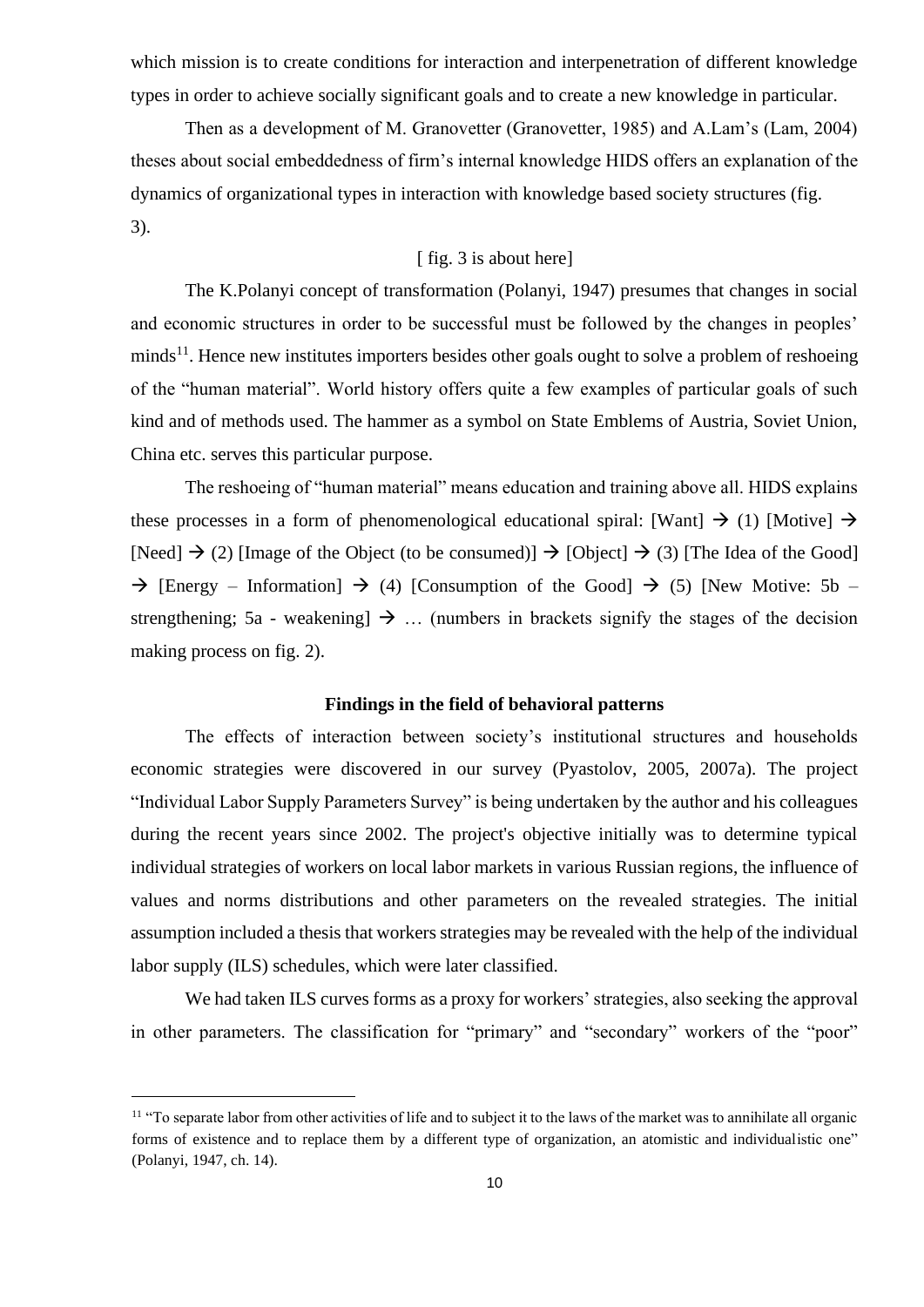households (households at the subsistence level), borrowed from M. Dessing (2002), had been developed be the types of "artists", "institutional" workers from "reach" households besides "classic" workers from the book. The dummies for regions and professions as well as "institutional numbers" (Utility, Interpretative Rationality, Empathy and Trust's Indicators) were successfully used in order to improve the regression quality.

Some of Institutional Norms' indicators turned out to be valid regression independent target variables for the ILSF shape as well as for the wage function. Moreover the correlation between target variables and norms' values in some age strata were revealed to be even stronger than between target variables and traditionally measured educational parameters: years of schooling, ages, work experience etc.

It was found out that the probability for a certain ILS curve type, which had been considered a correlation for a strategy on a labor market, depended on regional labor market conditions, ages, years of schooling and on norms as well. It was revealed that threshold effects noted as changes in the market strategies (= shifts to a different ILS curve type), take place because workers behavioral patterns are framed by certain types of conventions. So behavioral patterns tend to change when a convention, that a worker positions him(her)self in, is changing. The degree of such effects probability increases when households are forced by external factors to review their economic strategies.

The results in the most parts prove the preliminary conclusions about the behavioral patterns of different types of the workers. Thus the log of the working hours (lnH) turns out to be the only valid variable for the "secondary" workers of the "poor" households. The negative influences of the same variable and also of the working week's length and the regional and profession's dummies should be noted, while regarding the results for the "primary" workers of the "poor".

Besides other facts we have found that the direction of strategies development (from a destructive to innovative) correlated with the direction of depersonified trust vector development but not with the utilitarianism one (yet the later norm serves as in indicator of the probability of a household's strategy change).

Among other results we can also name no significant correlation between years of schooling (EdT), professional learning (EdS) and the ILS elasticities (Elasticity) at different levels of russian labor market choices. Although correlations between some of the Institutional Values and the target function are marked by significant values of t-statistics. The influence of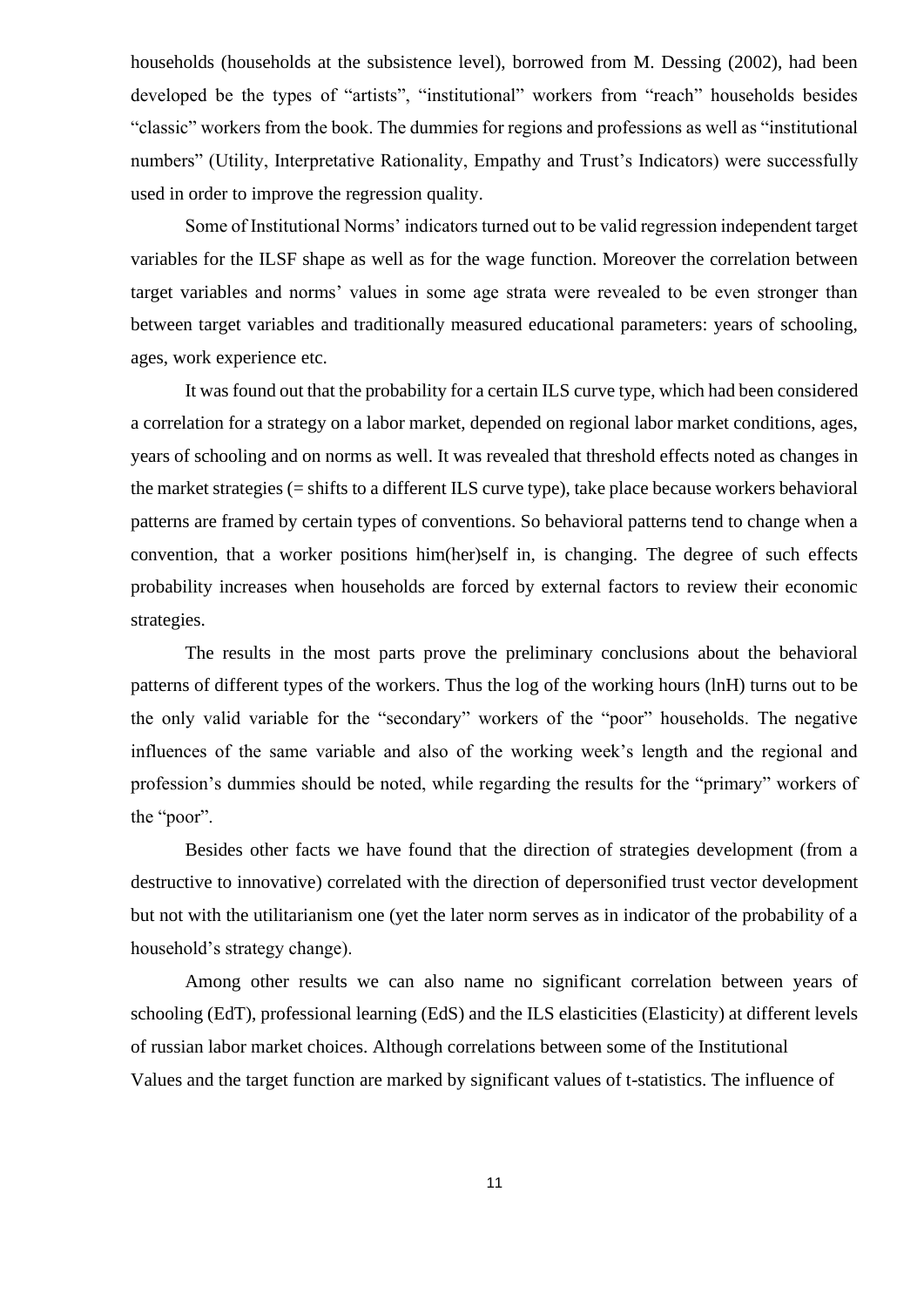EdT on labor market choices (on ILS curves types) is found insignificant. Only special education (EdS), which is desired to correct the shortages of general education and to improve it, influences the market decisions.

Some of our findings presented on fig.4 and fig.5 besides other results demonstrate that changes in strategic choices are caused by or at least correlated with changes in individual institutional matrixes. Thus workers from "richer" households demonstrate higher degrees of Trust for higher strategy levels, but the revealed correlation between Trust and household income (HHIncom) is negative for lower strategy levels.

#### [ fig. 4 and 5 are about here]

The same kind of interdependence has been revealed for other norms (e.g. fig. 6 shows Interdependence between Utilitarianism values, household incomes and ILS curve types). These interdependences differ in details but similar in common features for other norms.

# [ fig. 6 is about here]

One can also observe that the trend of households' strategies development, as long as we distinguish it from the destructive, conservative, constructive strategies to innovative ones, does not coincide with the development vector of the Utility indicator, although it correlates with the trend of depersonalized Trust development.

Possible switches from one strategy to another presumably a better one often seem to be hindered by certain types of thresholds: expectations and believes that frame workers' decisions. The number and the qualitative characteristics of those thresholds (to be more exact – of those that the worker takes into account) are generally determined by the market activity experience. So one may expect that that a higher level of economic education would help a worker to overcome those thresholds or even ignore them.

## **Thresholds in the public domain**

These findings and arguments suggest that innovations more often take place at the lower levels of rationality if the latter would be connected with utilitarianism. Obviously one observes more utilitarianism in bureaucratic organizations than in those of operational adhocracy or Jorganisations (the least amount of utilitarianism can be seen in Russian clusters). Thus a paradoxical feature is revealed: *the more is the organization level in a society the less is its ability to generate, accumulate and propagate tacit knowledge*.

Hence while internal colonization of a new convention is taking place knowledge is generated and accumulated. Then as the space the knowledge can occupy is filled up organizational forms are to be changed in quantity as well as in quality.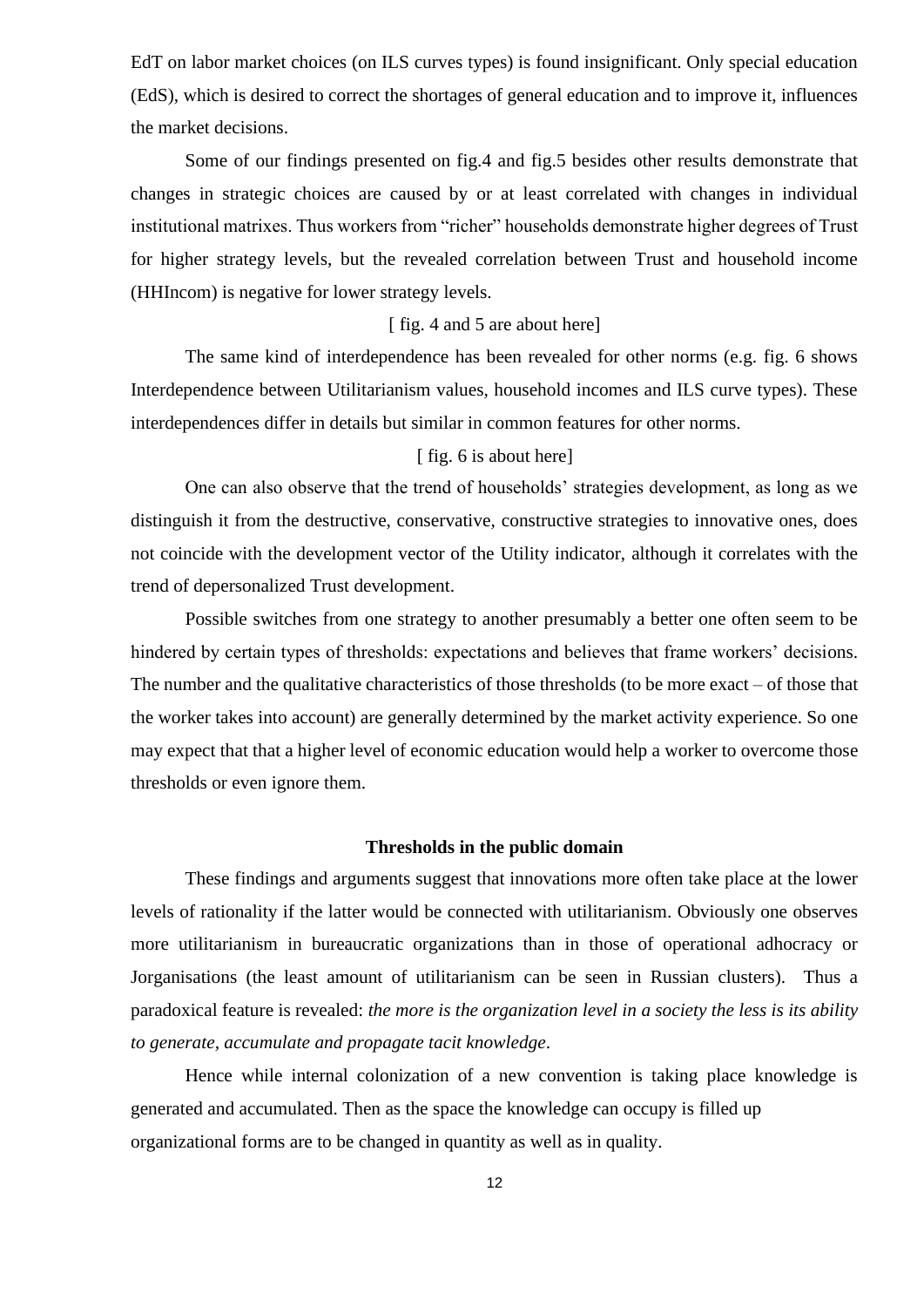Under the transformation (it means a change of public conventions first of all) the society's machine bureaucracy is turning into an operational adhocracy which is presumably true for clusters as well. But furthermore the system would follow the law of the entropy growth if the economic behaviour patterns would not be regulated by common norms (ideas).

Some experts diagnosed Russian people's state of conscience from the midst of 1990-es and up to nowadays as *schizophrenia*: the split mind. Actually on the one hand the possibility to gain profit and to have a rich consumer choice attracts people but on the other hand they do not wish to part with state guaranteed income equal distribution, economic and social security etc.

The experience of the latest decades prove that a society can not reach a free market convention from the point where Russian economy was situated in an institutional space before the reforms of 1990-es (it can be actually described as a symbiosis of a command economy and a power-property system) directly (by a leap = shock therapy) (fig. 7). The HIDS can interpret such an attempt as an effort to move counter-clockwise: from a market institutions import to a creation of new preferences and believe, i.e. representations, in people's minds.

## [fig. 7 is about here]

The duality of Russian institutional system, the two phase nature of the management cycle (Pyastolov, 2008) caused the choice of a clanship organizational type during the short period of stability characterized first of all as a seeming absence of external military and political threat. The prevalence of kinships and clanship organizations in Russian economy preconditioned the inward helical movement in the institutional space so that the trajectory almost reached the subsistence core (see fig. 2). The sociologists reported that level of trust among the Russian population fell as low as 34% and film producers would name this time as a "glacial epoch".

The mortal threat (that meant in particular increasing mortal rates for the people and the death of the Russian Federation by scattering of its regions for the government) made Russian people accept the switch to the bureaucracy management mechanism undertaken by president Putin's team.

This development trend might signify that the national organization is again trapped in the "Instability" – "Stability" (or "Threat" – "No Threat") dilemma. Will there be other steps further out of this trap towards a market convention?

The HIDS suggests that there may be not so many alternatives: one way is through the learning society model to an organized society (the history of China's transformation is regarded as a good national example in this case) another is the way back to the command system (an industrial convention will dominate among others in this case).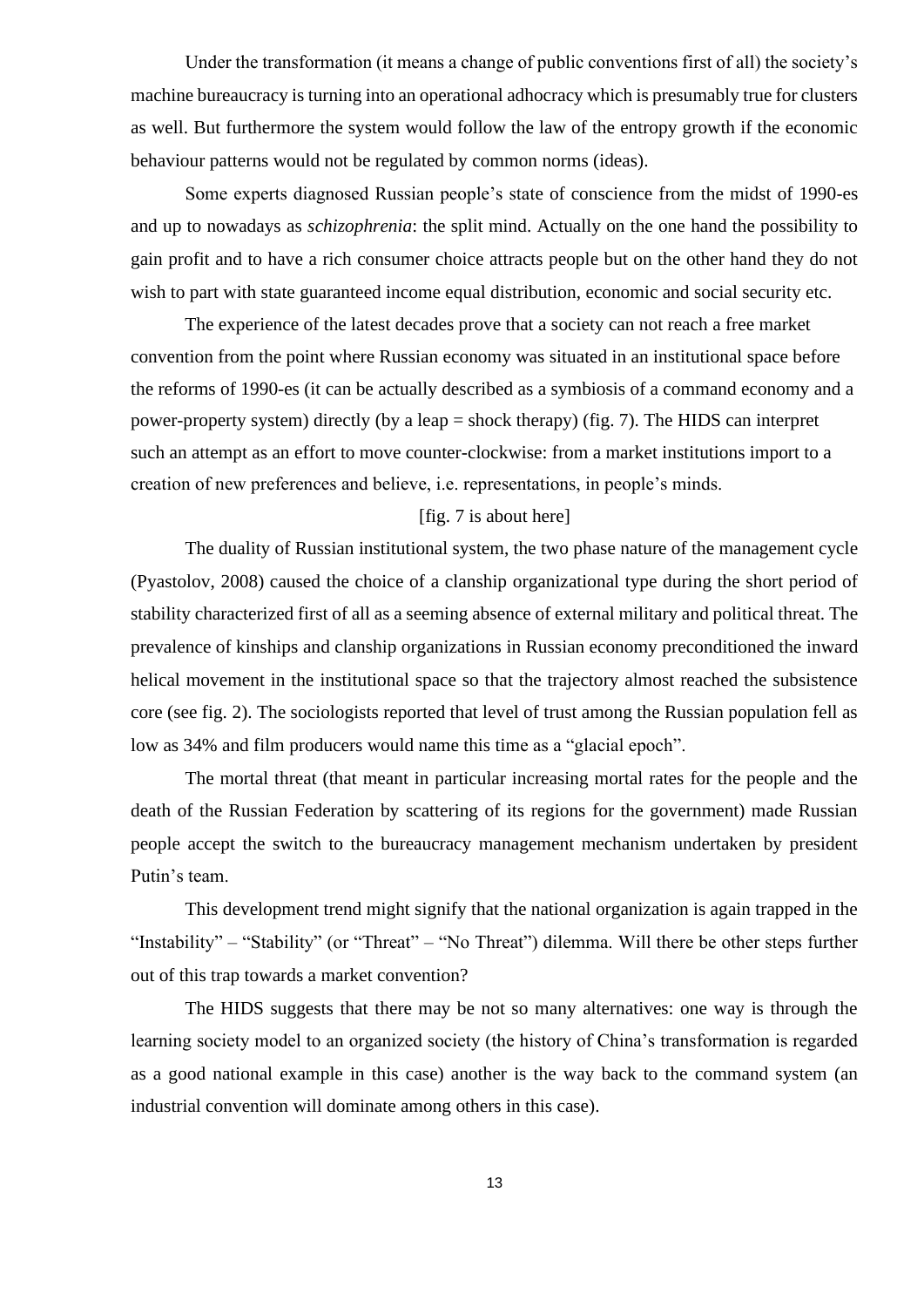## **Conclusion**

The changing economy cases need a dynamic theoretical approach which is realized in the form of the proposed Helical Institutional Development Scheme (HIDS) – a specific model of an institutional space form. The paper shows that the HIDS offers the direction in which the dynamic institutional and organizational theory is developing: from the analysis of situations with the stable certainty (complete and perfect information) to the "stable" uncertainty and then to "unstable uncertainty" cases where peoples' preferences and beliefs are changing. It also may explain some of so called quantum effects in human behavior and in a society's development occurring during these processes of change<sup>12</sup>.

As the world economic history demonstrates successful market economies and organizations tend to choose one phase management cycle models which are actually less loaded with thresholds. Within the frameworks of HIDS the paper offers an explanation for these phenomena. Besides other things this also means that an exit from the organizational development traps of "Instability" – "Stability" types (which turn to be an equivalent to the "Threat" – "No Threat") is possible in the form of an organized society under the conditions of unifying values and expectations generation.

#### **References:**

Brams S.J. (1997) *Game Theory and Emotions*. Rationality and Society, 9, pp. 91-124

Dessing М. (2002) *Labor supply, the family and poverty: the S-shaped labor supply curve*/ Journal of Economic Behavior & Organization, Vol. 49, рр. 433–458.

Etzioni A. (1961) *A Comparative Analysis of Complex Organizations*. New York: The Free Press.

Granovetter M. *Economic action and social structure: The problem of embeddedness*. American Journal of Sociology, 1985, 91 (3): 481-510.

Kahneman D. Maps of Bounded Rationality: Psychology for Behavioral Economics. The American Economic Review, 2003, v.93, # 5, pp.1449-1474

Knight J. (1998) *The Bases of Cooperation: Social Norms and Rule of Law.* Journal of Institutional and Theoretical Economics (JITE), vol.154, p.754-763.

 $12$  Naturally conventions, not law, tend to guide and constrain the human behavior in contemporary Russia. But it is now obvious that informal norms form certain types of institutional lacunas that one can observe while monitoring different social strata (Pyastolov, 2005; Pyastolov, 2007a). So the uncertainty that a Russian citizen has to deal with is in fact delimited. The psychological and other problems occur when a subject is forced to move from one quantum level to another.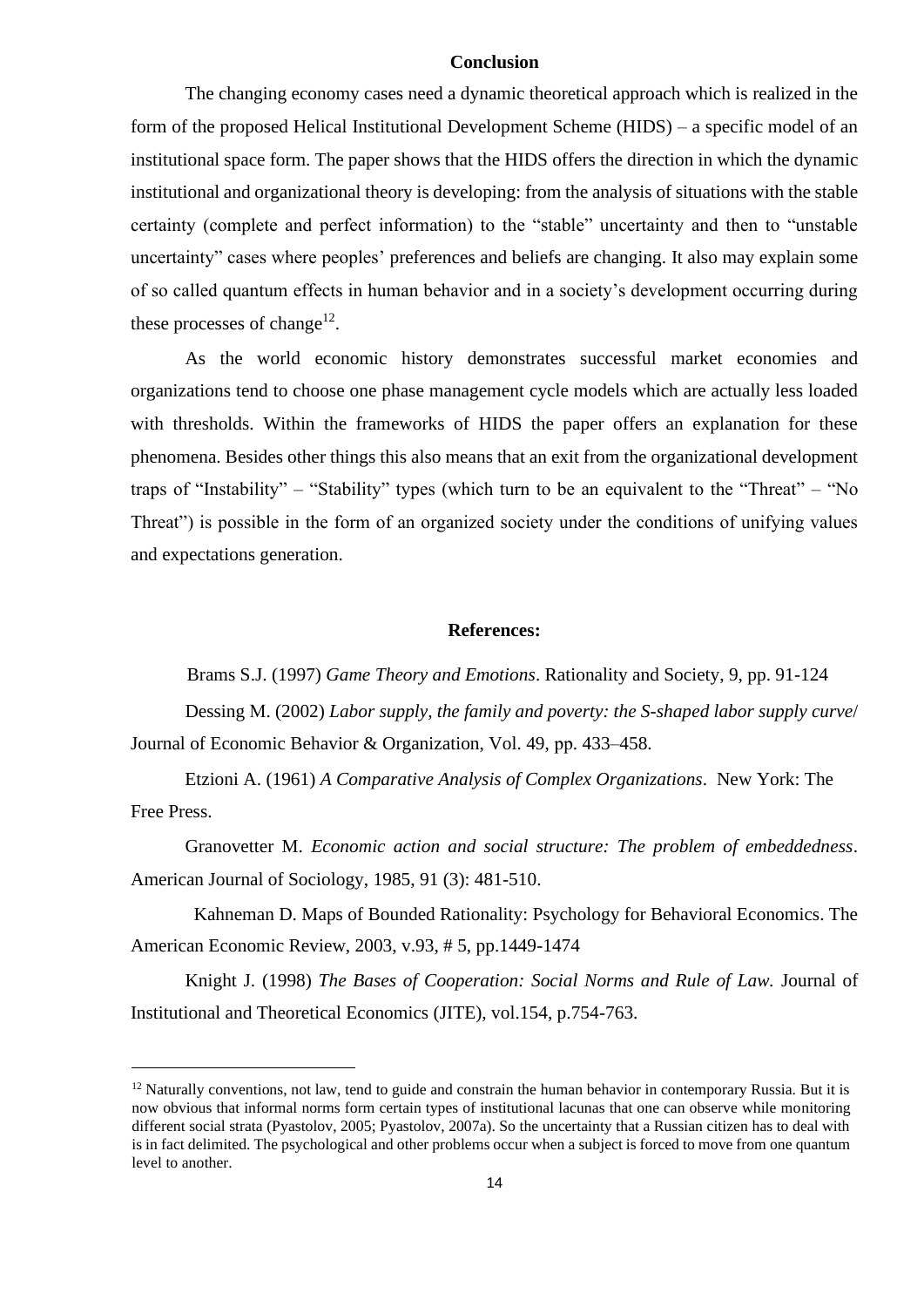Kreps D., Wilson R. *Sequential equilibria*. Econometrica, 1982, v.50, pp.863-894. Lam A. *Tacit Knowledge, Organizational Learning and Innovation: A Societal* 

*Perspective*. DRUID WP# 98-22. 1998.

Linndenberg S. (1985) *An Assesment of the New Political Economy: Its Potential for the Social Sciences and for Sociology in Particular*. Sociological Theory. Spring 1985, p.99-113.

Nonaka I. *A Dynamic Theory of Organizational Knowledge Creating*. Organizational Science, 1994, 5, pp. 14-37.

Polanyi K. (1947) *The Great Transformation. The political and Economic Origins of our Time*. [in Russian]. St. Petersburg, Altheia Publishing House, 2002.

Pyastolov S.M. (2005) *Russain Households Labor Supply Peculiarities*. Voprosy Economiky, № 8, pp.124-138 (Пястолов С.М. *Особенности предложения труда российских домохозяйств*//Вопросы экономики, № 8, 2005, стр. 124-138).

Pyastolov S. (2007a) *Norms as Indicators of Human Capital Investments Effectiveness*. Investment Research and Analysis Journal. Volume 2, N 1, Spring 2007, pp. 25-37.

Pyastolov S.M. (2007b) *Prospects of the Theory of Prospects*. Voprosy Economiky, № 12, pp. 43-60 (Пястолов С.М. Перспективы теории перспектив // Вопросы экономики, № 12, 2007, c.43-60).

Pyastolov S. (2008) *Two phase cycle concept in Russian organizational model*. The Proceedings of the 9th World Congress of International Federation of Scholarly Associations of Management (IFSAM), July 26-28, 2008, Fudan University, Shanghai, China (CD-ROM).

Scott R.W. (2004) *Institutional Theory: Contributing to a Theoretical Research Program*. http://www.si.umich.edu/ICOS/Institutional%20Theory%20Oxford04.pdf. Last assessed: 23/01/08.

Weber M. *Gesammelte Aufsätze zur Soziologie und Sozialpolitik*, J. C. B. Mohr, Tubingen, 1924.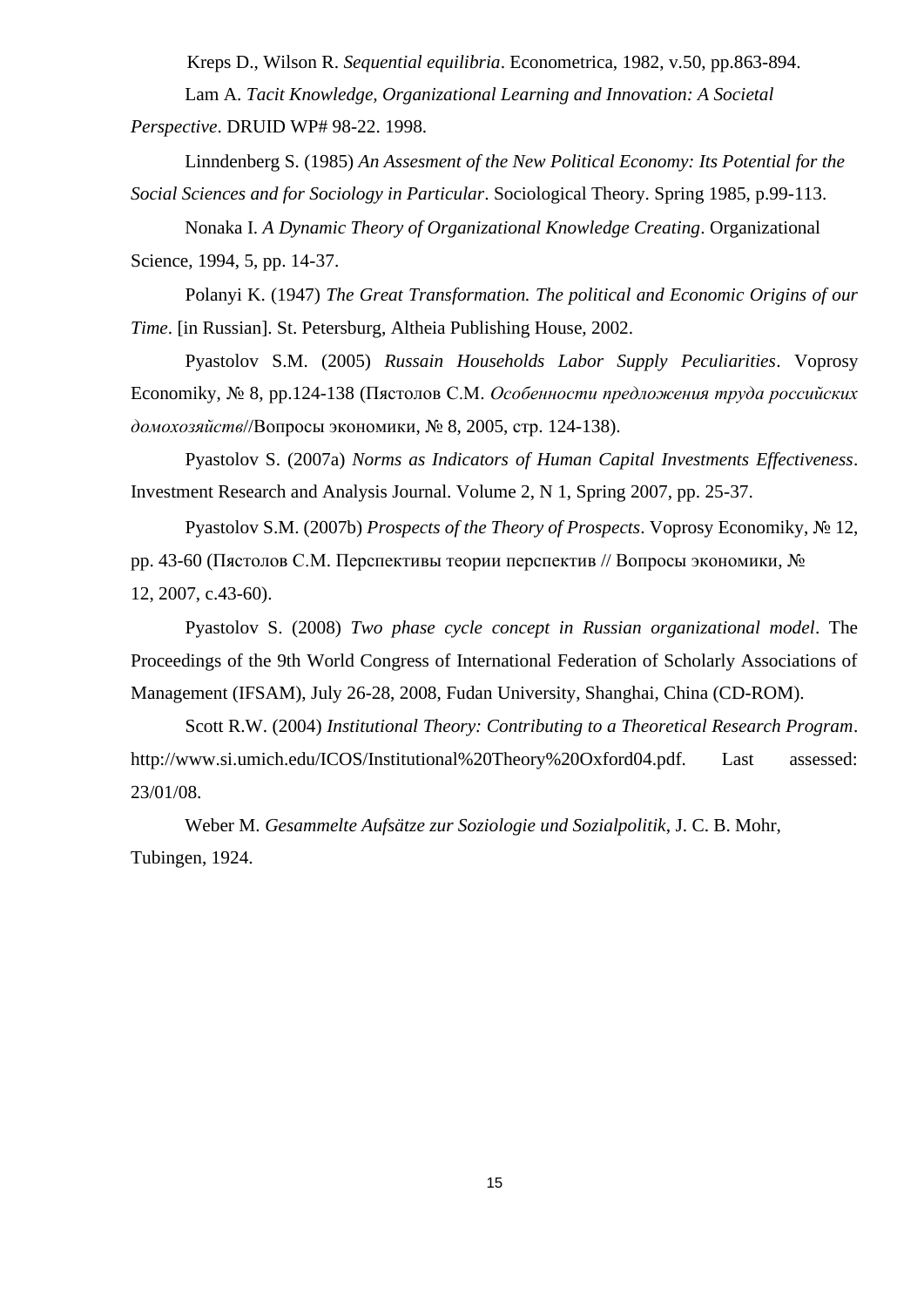

Fig. 1. Factors that determine Man's economic behavior.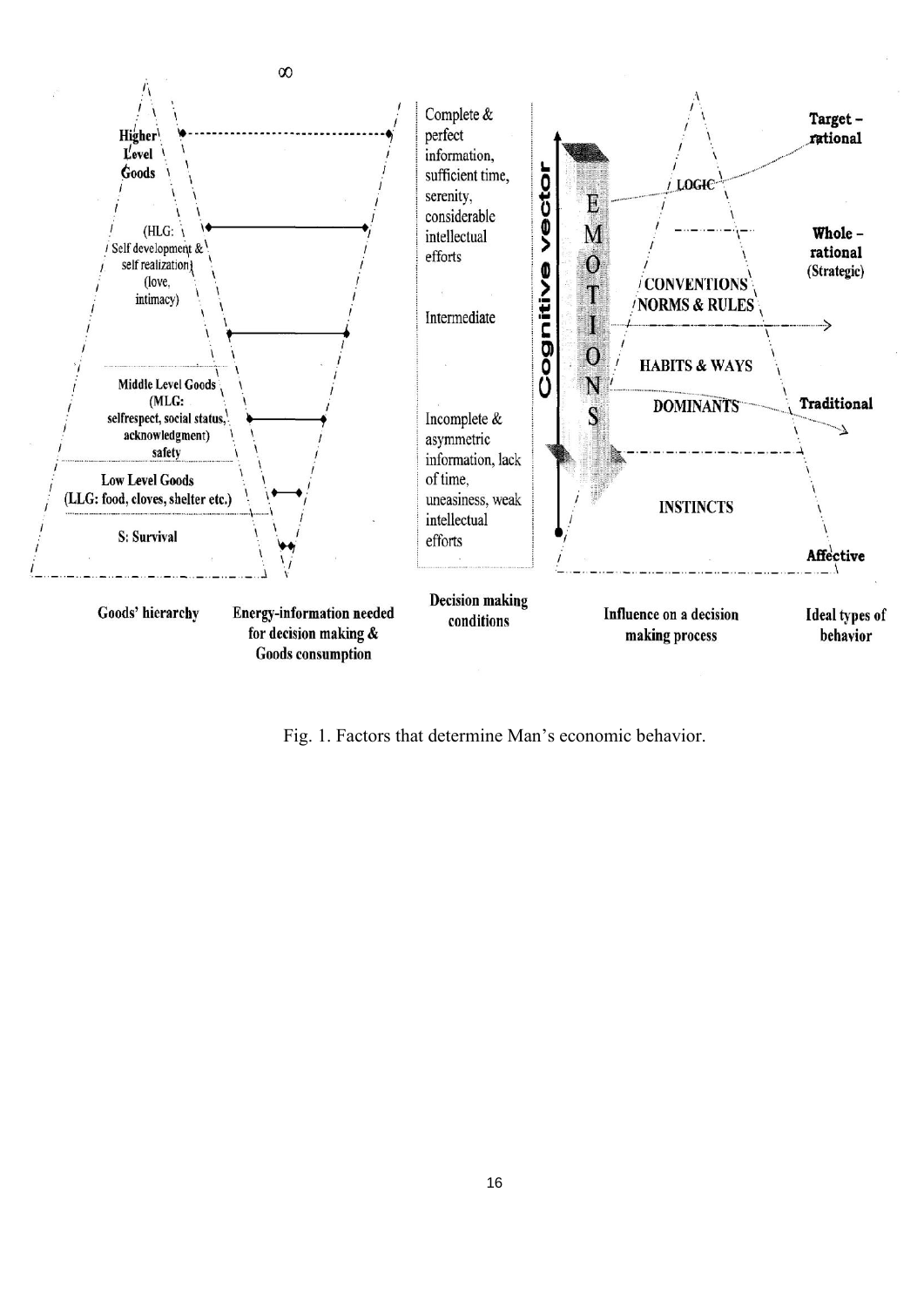

Fig.2. Illustration of the representations, believes, norms and institutions emergence and maintenance process (HIDS: Helical Institutions Development Scheme).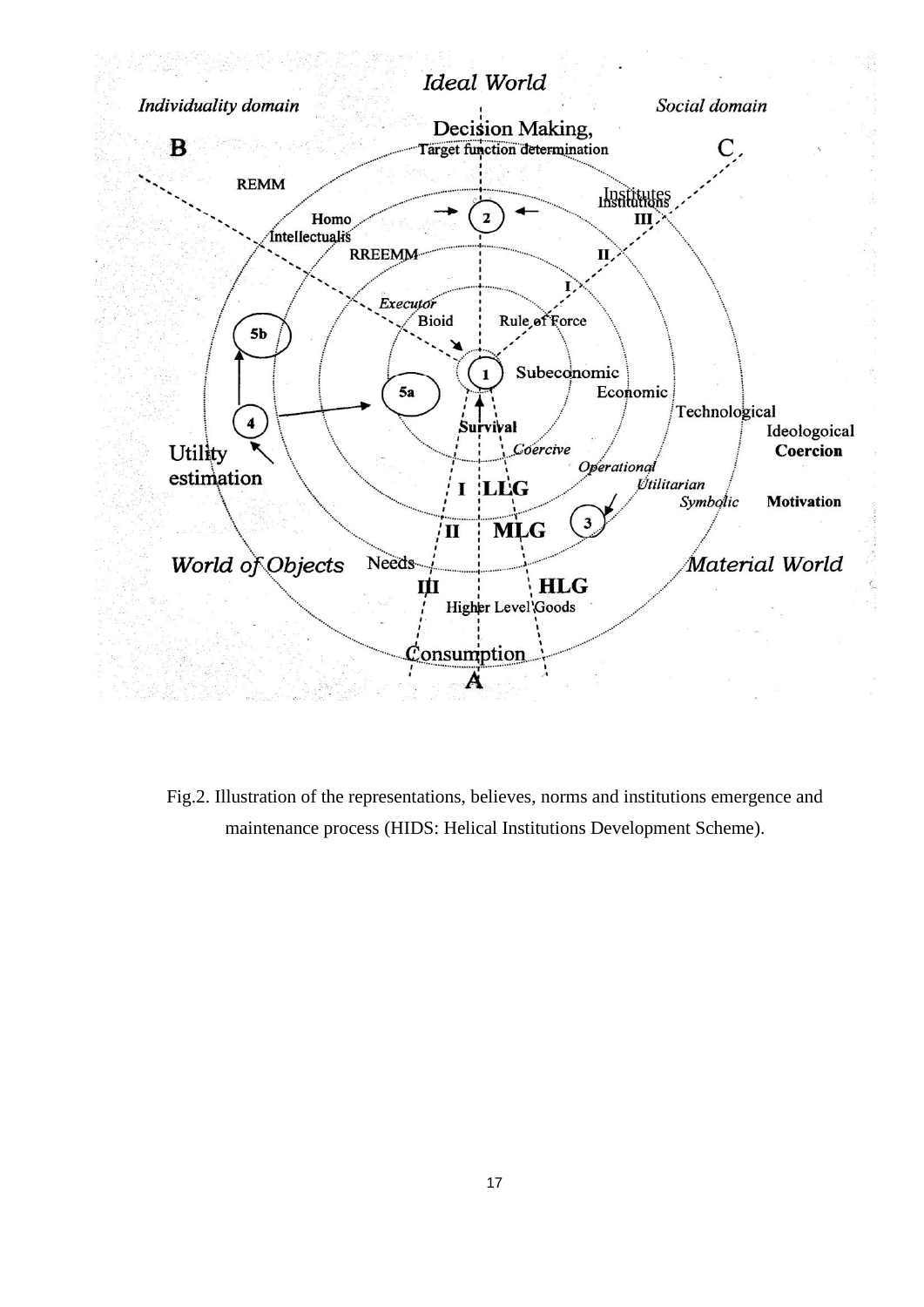

Fig. 3. An explanation of the dynamics of the knowledge based society structures within the HIDS framework.



Fig.6. Interdependence between Utilitarianism values, household incomes